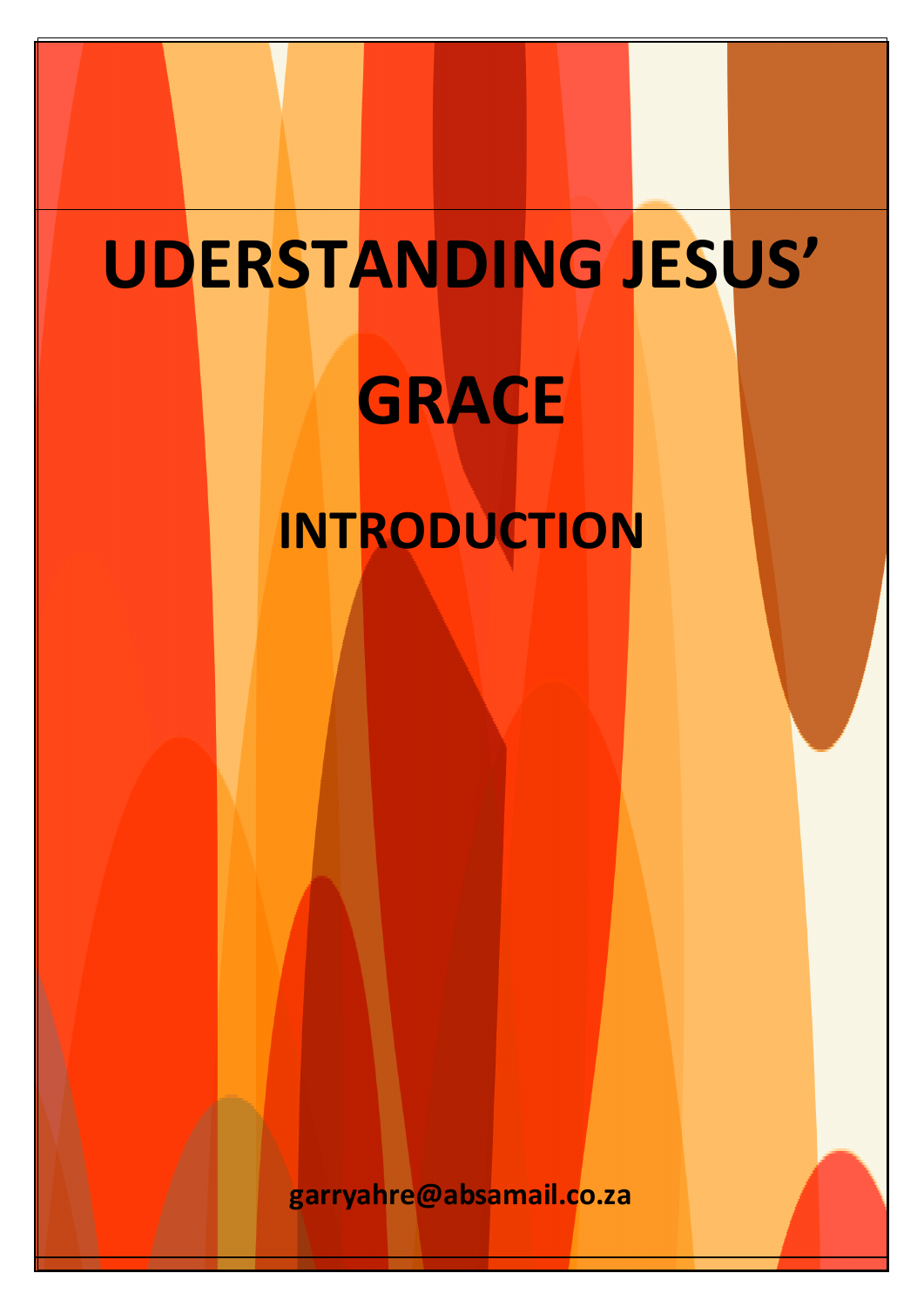## **INTRODUCTION**

#### **PREAMBLE**

In this time when there is an ever increasing rise of legalistic religions, the Holy Spirit is reestablishing the church in Jesus' unique Gospel of Grace which Paul refers to in Acts 20:24. For this purpose we are presenting this powerful eight part Bible based course that will revitalize both your spiritual life and understanding of the good news of Jesus.

The aim of the course is:

- To enable us to understand God's amazing grace and favour that is revealed in the person of Jesus Christ.
- To change wrong beliefs that are barriers to intimacy with Jesus.
- To emphasise the unique message of Christianity: Salvation and life through Jesus Christ is by grace and not by works.
- To reveal Jesus' finished work on the cross and what this means for us today.
- To remove false teachings that results in us feeling unworthy or disqualified to have intimacy with God.
- To establish our identity as beloved and blessed children of the "Abba" Father.
- To empower us to live in God's gift of grace, peace, righteousness and blessings.
- To show that the grace of Christ is the foundation of a world changing life of love, compassion and justice.
- To establish clear, firm and unshakable Biblical foundations to grace.

It is not our intention to impart more knowledge about Jesus but rather to help to know Jesus in a deeper and more intimate way.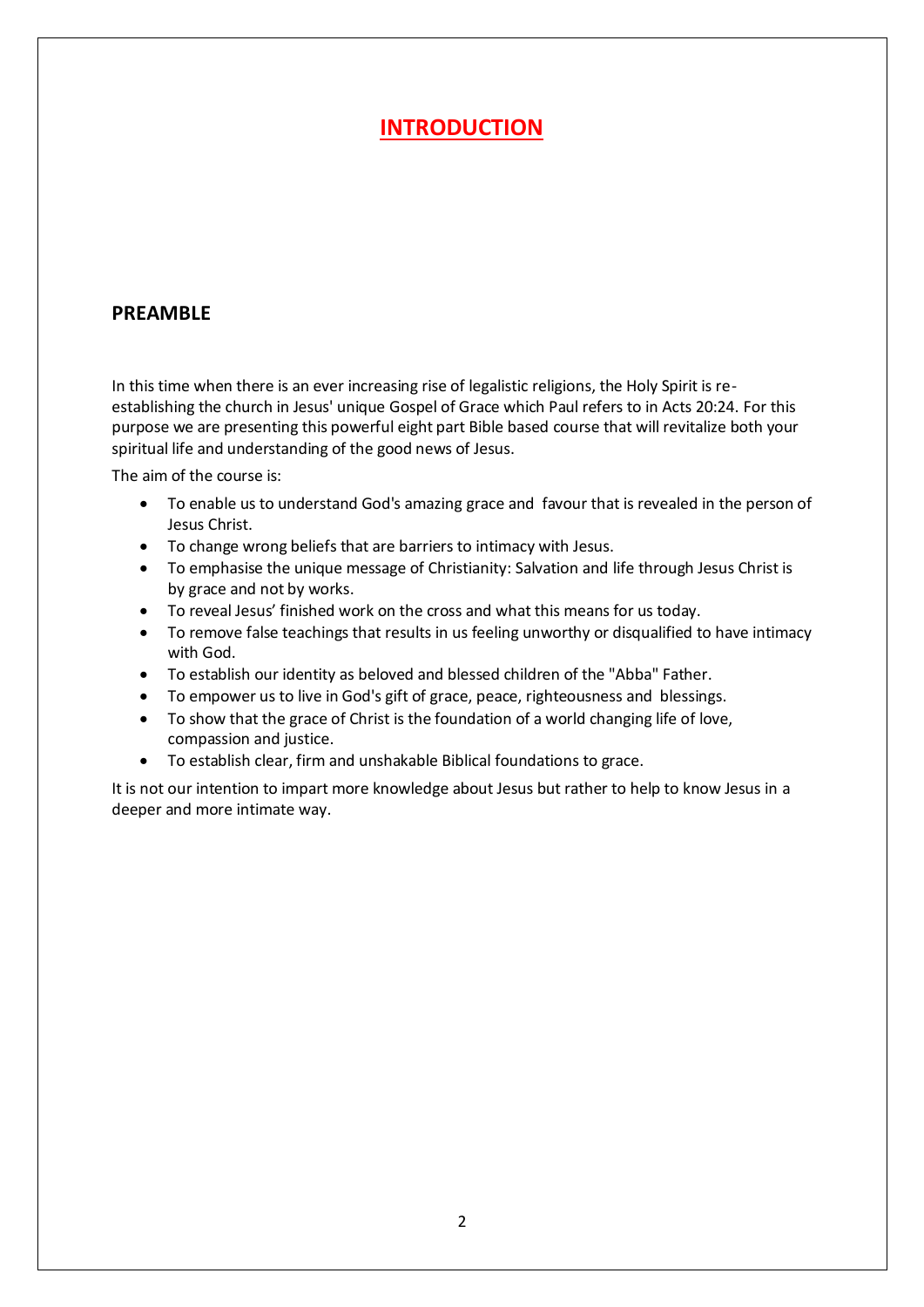### **COURSE CONTENTS**

- **1. The good news of grace**
- **2. Grace and the scriptures**
- **3. God's covenants**
- **4. The New Covenant**
- **5. Law and Grace**
- **6. Christ is the end of the law**
- **7. Grace overcame Sin**
- **8. Living holy lives**
- **9. Righteousness is God's gift**
- **10. The righteousness of Abraham**
- **11. Children of God is our new identity**
- **12. We are a new kind of creature**
- **13. Our union with Christ**